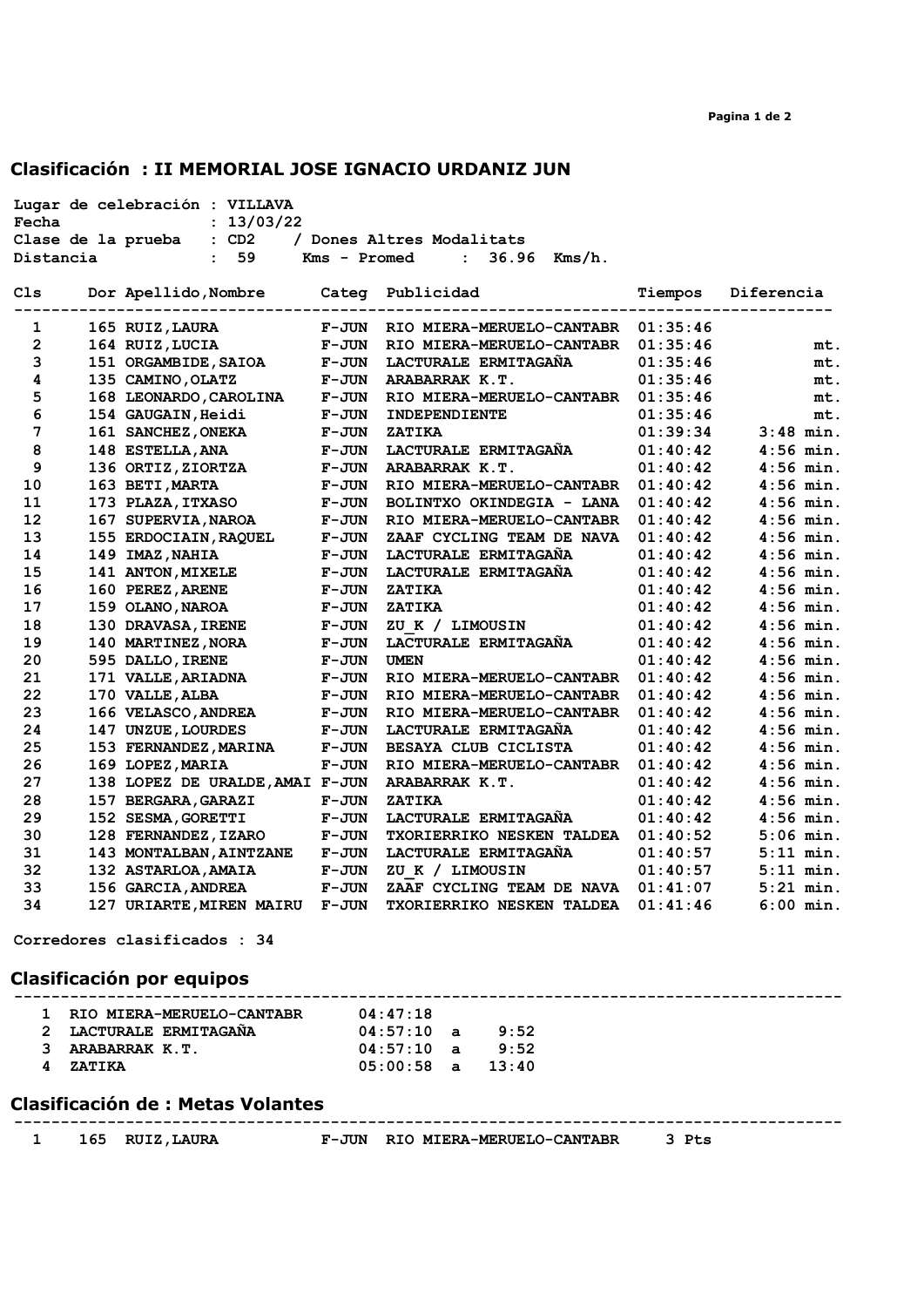Pagina 2 de 2

|  | 164 RUIZ, LUCIA           | F-JUN RIO MIERA-MERUELO-CANTABR | 2 Pts |
|--|---------------------------|---------------------------------|-------|
|  | <b>154 GAUGAIN, Heidi</b> | F-JUN INDEPENDIENTE             | 1 Pts |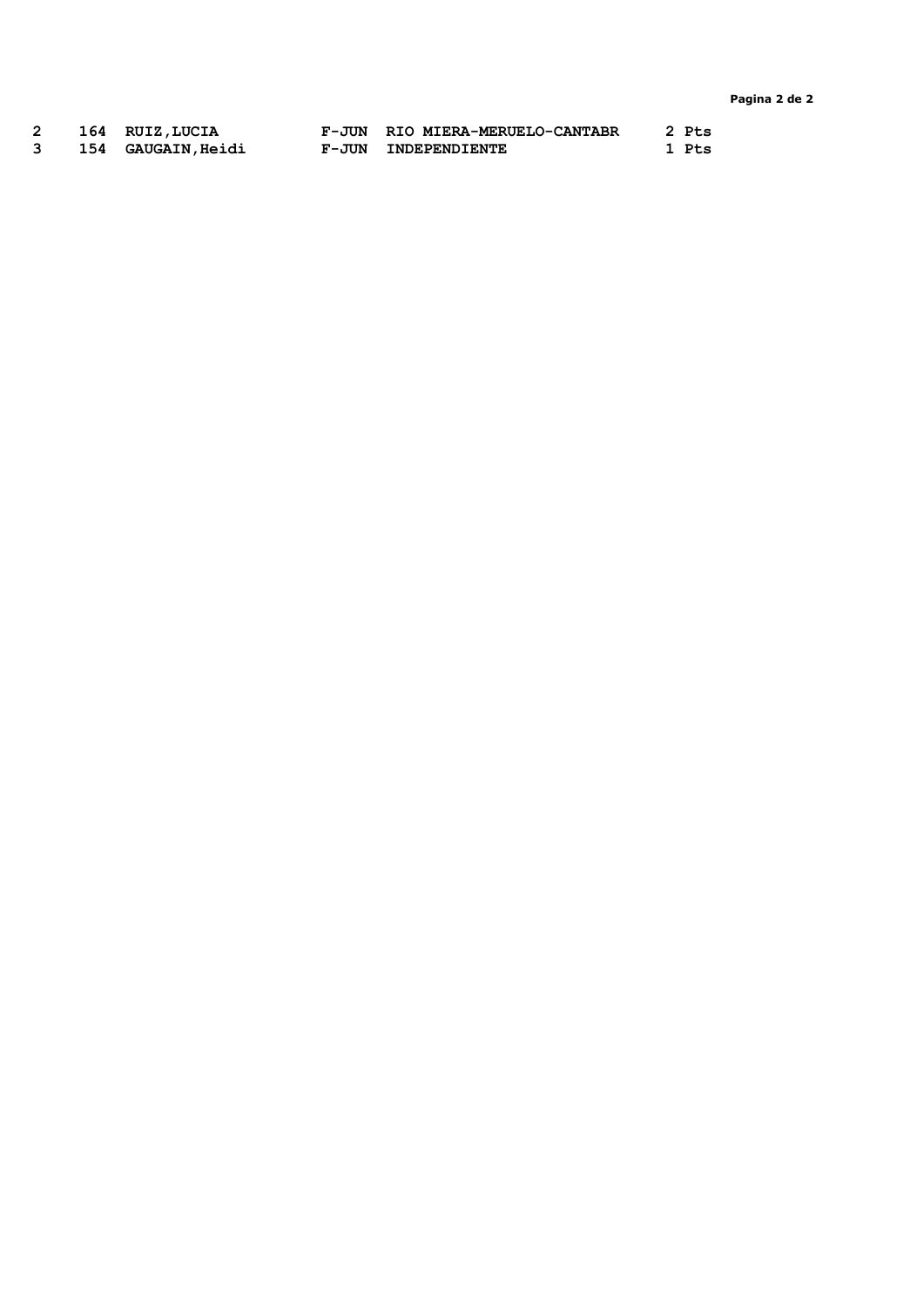# Clasificación : II MEMORIAL JOSE IGNACIO URDANIZ

| Lugar de celebración : VILLAVA                                         |                                                            |         |                                      |          |                    |  |
|------------------------------------------------------------------------|------------------------------------------------------------|---------|--------------------------------------|----------|--------------------|--|
| Fecha : 13/03/22<br>Clase de la prueba : CD2 / Dones Altres Modalitats |                                                            |         |                                      |          |                    |  |
|                                                                        |                                                            |         |                                      |          |                    |  |
| Distancia                                                              | $\cdot$ 95                                                 |         | $Kms - Promed$ : 37.56 $Kms/h$ .     |          |                    |  |
| Cls                                                                    | Dor Apellido, Nombre Categ Publicidad                      |         |                                      |          | Tiempos Diferencia |  |
|                                                                        |                                                            |         |                                      |          |                    |  |
| 1                                                                      | 294 MARTIN, ISABEL F-ELI                                   |         | RIO MIERA - CANTABRIA DEP $02:31:46$ |          |                    |  |
| $\overline{2}$                                                         |                                                            | $F-S23$ | SOPELA WOMEN S TEAM                  | 02:31:46 | mt.                |  |
| 3                                                                      | 202 AMONDARAIN, Naia F-S23<br>658 SAN JUSTO, Claudia F-S23 |         | ENEICAT-RBH GLOBAL                   | 02:31:46 | mt.                |  |
| 4                                                                      | 216 BELOKI,Irantzu                                         | $F-S23$ | LABORAL KUTXA - FUNDACION 02:31:46   |          | mt.                |  |
| 5                                                                      | 602 VARENYK, Maryna F-ELI<br>220 ERASO, Idoia F-S23        |         | ENEICAT-RBH GLOBAL                   | 02:31:46 | mt.                |  |
| 6                                                                      |                                                            |         | LABORAL KUTXA - FUNDACION 02:34:42   |          | $2:56$ min.        |  |
| 7                                                                      | 212 GILL, Nadine<br>652 ISASI, ZIORTZA                     | $F-ELI$ | SOPELA WOMEN S TEAM                  | 02:34:42 | $2:56$ min.        |  |
| 8                                                                      | 652 ISASI, ZIORTZA                                         | $F-ELI$ | <b>ENEICAT-RBH GLOBAL</b>            | 02:34:54 | $3:08$ min.        |  |
| 9                                                                      | 210 COUTINHO, Alice                                        | $F-S23$ | SOPELA WOMEN S TEAM                  | 02:35:28 | $3:42$ min.        |  |
| 10                                                                     | 218 CALVO, TANIA                                           |         | LABORAL KUTXA - FUNDACION 02:35:34   |          | $3:48$ min.        |  |
| 11                                                                     | F-ELI<br>F-S23<br>297 ANGUELA, Eva                         |         | RIO MIERA-MERUELO-CANTABR 02:35:34   |          | $3:48$ min.        |  |
| 12                                                                     | 293 NUÑO, NEREA                                            | $F-ELI$ | RIO MIERA - CANTABRIA DEP            | 02:35:34 | $3:48$ min.        |  |
| 13                                                                     | 609 BOTERO, Erika Milana F-S23                             |         | ZAAF CYCLING TEAM                    | 02:35:34 | $3:48$ min.        |  |
| 14                                                                     | 298 LEONARDO, Alba                                         | $F-S23$ | RIO MIERA-MERUELO-CANTABR 02:35:34   |          | $3:48$ min.        |  |
| 15                                                                     | 201 BANLLES, Maria                                         | $F-S23$ | SOPELA WOMEN S TEAM                  | 02:35:34 | $3:48$ min.        |  |
| 16                                                                     | 222 GABILONDO, OLATZ<br>301 ROXO.Beatriz                   | $F-ELI$ | LABORAL KUTXA - FUNDACION 02:35:34   |          | $3:48$ min.        |  |
| 17                                                                     | 301 ROXO, Beatriz                                          | $F-S23$ | INDEPENDIENTE                        | 02:35:34 | $3:48$ min.        |  |
| 18                                                                     | 299 ESTEBAN, Carolina                                      | $F-S23$ | RIO MIERA-MERUELO-CANTABR 02:35:34   |          | $3:48$ min.        |  |
| 19                                                                     | 226 LARTITEGI, Amaia                                       | $F-S23$ | LABORAL KUTXA - FUNDACION            | 02:35:34 | $3:48$ min.        |  |
| 20                                                                     | 224 GILABERT, Ariana                                       | $F-S23$ | LABORAL KUTXA - FUNDACION            | 02:35:34 | $3:48$ min.        |  |
| 21                                                                     | 205 BARRAJON, CRISTINA                                     | $F-ELI$ | SOPELA WOMEN S TEAM                  | 02:35:34 | $3:48$ min.        |  |
| 22                                                                     | 660 BULLERI, Alessia                                       | $F-ELI$ | INDEPENDIENTE                        | 02:35:34 | $3:48$ min.        |  |
| 23                                                                     | 659 LAIZANE, Lija                                          | $F-ELI$ | INDEPENDIENTE                        | 02:35:34 | $3:48$ min.        |  |
| 24                                                                     | 268 AYALA, CAMILA                                          | $F-ELI$ | ZAAF CYCLING TEAM                    | 02:35:34 | $3:48$ min.        |  |
| 25                                                                     | 286 LANUZA, IRENE                                          | $F-ELI$ | RIO MIERA-MERUELO-CANTABR 02:35:34   |          | $3:48$ min.        |  |
| 26                                                                     | 296 PEREZ, Susana                                          | $F-S23$ | RIO MIERA-MERUELO-CANTABR 02:35:34   |          | $3:48$ min.        |  |
| 27                                                                     | 300 HORCAJADA, Ania                                        | $F-S23$ | RIO MIERA-MERUELO-CANTABR            | 02:35:34 | $3:48$ min.        |  |
| 28                                                                     | 289 RUIZ, NEREA                                            | $F-S23$ | RIO MIERA-MERUELO-CANTABR 02:36:06   |          | $4:20$ min.        |  |
| 29                                                                     | 663 LEVEDEBA, Anastasia                                    | $F-ELI$ | <b>INDEPENDIENTE</b>                 | 02:36:22 | $4:36$ min.        |  |
| 30                                                                     | 601 TUISK, Aidie Gerde                                     | $F-S23$ | INDEPENDIENTE                        | 02:36:22 | $4:36$ min.        |  |
| 31                                                                     | 287 PEREZ, ANDREA                                          | $F-S23$ | RIO MIERA-MERUELO-CANTABR 02:36:22   |          | $4:36$ min.        |  |
| 32                                                                     | 610 RUPEREZ, LORENA                                        | $F-ELI$ | VIPEQ-LA VACA PURPURA                | 02:36:30 | $4:44$ min.        |  |
| 33                                                                     | 230 OLORIZ MARTINEZ, MUSK F-ELI                            |         | VIPEO-LA VACA PURPURA                | 02:36:30 | $4:44$ min.        |  |
| 34                                                                     | 284 ZUFIRIA, LUR                                           | $F-S23$ | ZATIKA                               | 02:36:30 | $4:44$ min.        |  |
| 35                                                                     | 283 MANGAS, NAYA                                           | $F-S23$ | ZATIKA                               | 02:36:47 | $5:01$ min.        |  |
| 36                                                                     | 232 JUANICOTENA, VICTORIA F-ELI                            |         | VIPEQ-LA VACA PURPURA                | 02:36:47 | $5:01$ min.        |  |
| 37                                                                     | 596 PEREZ, RUTH                                            |         | F-ELI CATEMA.CAT                     | 02:36:47 | $5:01$ min.        |  |
| 38                                                                     | 613 MONTOYA, Katherin Ste F-ELI                            |         | ZAAF CYCLING TEAM                    | 02:36:59 | $5:13$ min.        |  |
|                                                                        |                                                            |         |                                      |          |                    |  |

Corredores clasificados : 38

# Clasificación de : FEMINAS SUB-23

|              | 202 AMONDARAIN, Naia   | F-S23 SOPELA WOMEN S TEAM                  | 02:31:46 | mt.         |
|--------------|------------------------|--------------------------------------------|----------|-------------|
| $\mathbf{2}$ | 658 SAN JUSTO, Claudia | F-S23 ENEICAT-RBH GLOBAL                   | 02:31:46 | mt.         |
| 3            | 216 BELOKI, Irantzu    | $F-S23$ LABORAL KUTXA - FUNDACION 02:31:46 |          | mt.         |
| 4            | 220 ERASO, Idoia       | $F-S23$ LABORAL KUTXA - FUNDACION 02:34:42 |          | $2:56$ min. |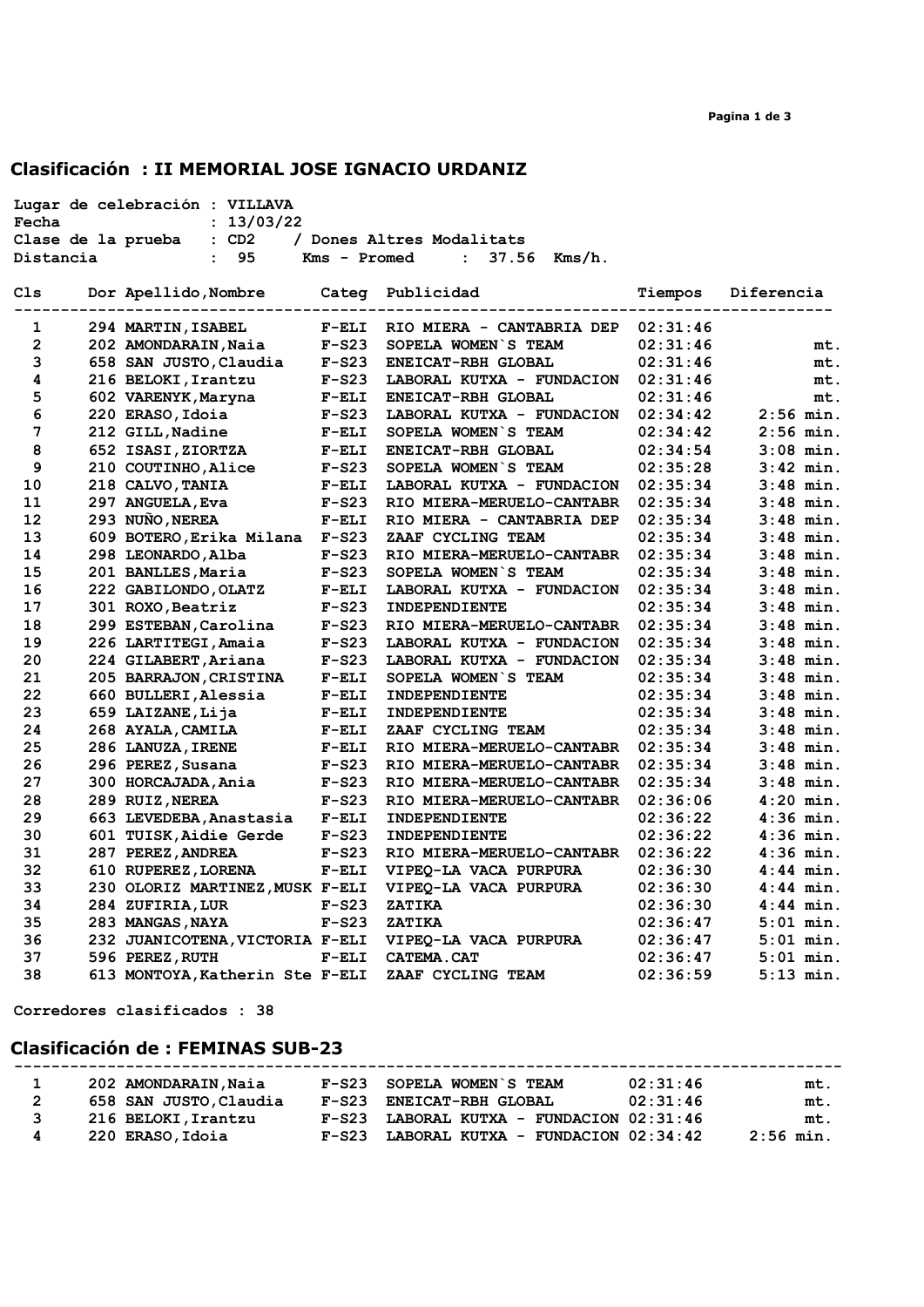| 5  | 210 COUTINHO, Alice      | $F-S23$ | SOPELA WOMEN S TEAM                | 02:35:28 | $3:42$ min. |
|----|--------------------------|---------|------------------------------------|----------|-------------|
| 6  | 297 ANGUELA, Eva         | $F-S23$ | RIO MIERA-MERUELO-CANTABR 02:35:34 |          | $3:48$ min. |
| 7  | 609 BOTERO, Erika Milana | $F-S23$ | ZAAF CYCLING TEAM                  | 02:35:34 | $3:48$ min. |
| 8  | 298 LEONARDO, Alba       | $F-S23$ | RIO MIERA-MERUELO-CANTABR 02:35:34 |          | $3:48$ min. |
| 9  | 201 BANLLES, Maria       | $F-S23$ | SOPELA WOMEN S TEAM                | 02:35:34 | $3:48$ min. |
| 10 | 301 ROXO, Beatriz        | $F-S23$ | INDEPENDIENTE                      | 02:35:34 | $3:48$ min. |
| 11 | 299 ESTEBAN, Carolina    | $F-S23$ | RIO MIERA-MERUELO-CANTABR 02:35:34 |          | $3:48$ min. |
| 12 | 226 LARTITEGI, Amaia     | $F-S23$ | LABORAL KUTXA - FUNDACION 02:35:34 |          | $3:48$ min. |
| 13 | 224 GILABERT, Ariana     | $F-S23$ | LABORAL KUTXA - FUNDACION 02:35:34 |          | $3:48$ min. |
| 14 | 296 PEREZ, Susana        | $F-S23$ | RIO MIERA-MERUELO-CANTABR 02:35:34 |          | $3:48$ min. |
| 15 | 300 HORCAJADA, Ania      | $F-S23$ | RIO MIERA-MERUELO-CANTABR 02:35:34 |          | $3:48$ min. |
| 16 | 289 RUIZ, NEREA          | $F-S23$ | RIO MIERA-MERUELO-CANTABR 02:36:06 |          | $4:20$ min. |
| 17 | 601 TUISK, Aidie Gerde   | $F-S23$ | INDEPENDIENTE                      | 02:36:22 | $4:36$ min. |
| 18 | 287 PEREZ, ANDREA        | $F-S23$ | RIO MIERA-MERUELO-CANTABR 02:36:22 |          | $4:36$ min. |
| 19 | 284 ZUFIRIA, LUR         | $F-S23$ | ZATIKA                             | 02:36:30 | $4:44$ min. |
| 20 | 283 MANGAS, NAYA         | $F-S23$ | ZATIKA                             | 02:36:47 | $5:01$ min. |

## Clasificación de : FEMINAS ELITES

|                |     | 294 MARTIN, ISABEL              | $F-ELI$ | RIO MIERA - CANTABRIA DEP | 02:31:46 |             |
|----------------|-----|---------------------------------|---------|---------------------------|----------|-------------|
| $\overline{2}$ |     | 602 VARENYK, Maryna             | $F-ELI$ | ENEICAT-RBH GLOBAL        | 02:31:46 | mt.         |
| 3              |     | 212 GILL, Nadine                | $F-ELI$ | SOPELA WOMEN S TEAM       | 02:34:42 | $2:56$ min. |
| 4              |     | 652 ISASI, ZIORTZA              | $F-ELI$ | ENEICAT-RBH GLOBAL        | 02:34:54 | $3:08$ min. |
| 5              |     | 218 CALVO, TANIA                | $F-ELI$ | LABORAL KUTXA - FUNDACION | 02:35:34 | $3:48$ min. |
| 6              |     | 293 NUÑO, NEREA                 | $F-ELI$ | RIO MIERA - CANTABRIA DEP | 02:35:34 | $3:48$ min. |
| 7              |     | 222 GABILONDO, OLATZ            | $F-ELI$ | LABORAL KUTXA - FUNDACION | 02:35:34 | $3:48$ min. |
| 8              |     | 205 BARRAJON, CRISTINA          | $F-ELI$ | SOPELA WOMEN S TEAM       | 02:35:34 | $3:48$ min. |
| 9              |     | 660 BULLERI, Alessia            | $F-ELI$ | <b>INDEPENDIENTE</b>      | 02:35:34 | $3:48$ min. |
| 10             |     | 659 LAIZANE, Lija               | $F-ELI$ | <b>INDEPENDIENTE</b>      | 02:35:34 | $3:48$ min. |
| 11             |     | 268 AYALA, CAMILA               | $F-ELI$ | ZAAF CYCLING TEAM         | 02:35:34 | $3:48$ min. |
| 12             |     | 286 LANUZA, IRENE               | $F-ELI$ | RIO MIERA-MERUELO-CANTABR | 02:35:34 | $3:48$ min. |
| 13             |     | 663 LEVEDEBA, Anastasia         | $F-ELI$ | INDEPENDIENTE             | 02:36:22 | $4:36$ min. |
| 14             |     | 610 RUPEREZ, LORENA             | $F-ELI$ | VIPEO-LA VACA PURPURA     | 02:36:30 | $4:44$ min. |
| 15             |     | 230 OLORIZ MARTINEZ, MUSK F-ELI |         | VIPEO-LA VACA PURPURA     | 02:36:30 | $4:44$ min. |
| 16             | 232 | JUANICOTENA, VICTORIA F-ELI     |         | VIPEO-LA VACA PURPURA     | 02:36:47 | $5:01$ min. |
| 17             |     | 596 PEREZ, RUTH                 | $F-ELI$ | CATEMA.CAT                | 02:36:47 | $5:01$ min. |
| 18             |     | 613 MONTOYA, Katherin Ste F-ELI |         | ZAAF CYCLING TEAM         | 02:36:59 | $5:13$ min. |

#### Clasificación por equipos -----------------------------------------------------------------------------------------

|   | <b>ENEICAT-RBH GLOBAL</b>   | 07:38:26     |       |
|---|-----------------------------|--------------|-------|
|   | 2 SOPELA WOMEN S TEAM       | $07:41:56$ a | 3:30  |
|   | 3 LABORAL KUTXA - FUNDACION | $07:42:02$ a | 3:36  |
|   | 4 RIO MIERA-MERUELO-CANTABR | $07:42:54$ a | 4:28  |
| 5 | ZAAF CYCLING TEAM           | $07:48:07$ a | 9:41  |
|   | 6 VIPEO-LA VACA PURPURA     | $07:49:47$ a | 11:21 |

# Clasificación de : Montaña

| <u>_</u> | AMONDARATN<br>พลาล | m F.A.<br>.SC<br><b>WOMEN</b><br>דחסו |  |
|----------|--------------------|---------------------------------------|--|
| - - -    |                    |                                       |  |

|  | 602 VARENYK, Maryna | F-ELI ENEICAT-RBH GLOBAL        | 2 Pts |
|--|---------------------|---------------------------------|-------|
|  | 294 MARTIN,ISABEL   | F-ELI RIO MIERA - CANTABRIA DEP | 1 Pts |

# Clasificación de : Metas Volantes

| 613 | MONTOYA, Katherin Ste F-ELI ZAAF CYCLING TEAM |                                 | 3 Pts |
|-----|-----------------------------------------------|---------------------------------|-------|
| 602 |                                               | F-ELI ENEICAT-RBH GLOBAL        | 2 Pts |
|     | VARENYK,Maryna                                |                                 |       |
|     | <b>294 MARTIN, ISABEL</b>                     | F-ELI RIO MIERA - CANTABRIA DEP | 1 Pts |
|     |                                               |                                 |       |